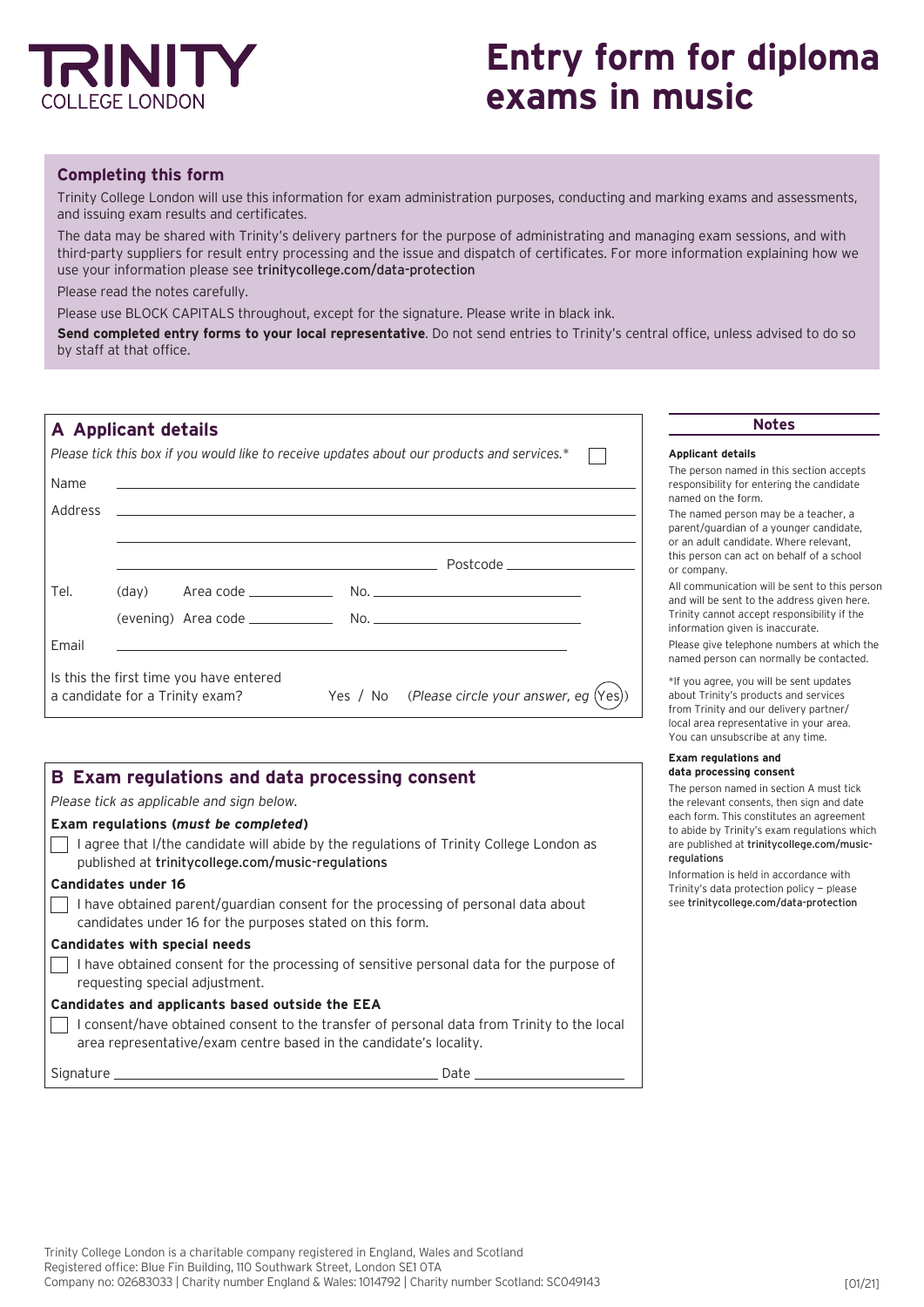# **C About the exam**

ATCL, LTCL and FTCL diplomas can only be taken at a diploma centre relevant to the level being taken.

Written and practical exam dates, and details of the centres where the exams can be taken can be obtained from [trinitycollege.com](http://trinitycollege.com) or your local representative.

Which centre are you entering through?

Which exam session?

Give dates or times when the candidate is **not** available:

### **D Prerequisites**

Please note not all diplomas have prerequisites - check the relevant syllabus for details.

If you have passed the Trinity prerequisite please state that here, including the year taken and candidate number if available:

When there is a lower age limit, proof of date of birth must be provided. Please state what proof you are providing here and attach the documentation to the form:

All alternative prerequisites or Approved Prior Learning must be approved by Trinity's central office before entry.

Please enter the Approval reference number you were issued:

| E Fees                                                                                                                                                                         |                                 |  |  |  |  |  |
|--------------------------------------------------------------------------------------------------------------------------------------------------------------------------------|---------------------------------|--|--|--|--|--|
| I enclose fees with this entry of:                                                                                                                                             |                                 |  |  |  |  |  |
| (Unit 1 fee where applicable)                                                                                                                                                  |                                 |  |  |  |  |  |
| (Unit 2 fee where applicable)                                                                                                                                                  |                                 |  |  |  |  |  |
| Total                                                                                                                                                                          |                                 |  |  |  |  |  |
| Payment of                                                                                                                                                                     | enclosed for total fees covered |  |  |  |  |  |
| by all entry forms being submitted.                                                                                                                                            |                                 |  |  |  |  |  |
| Type of fee:                                                                                                                                                                   |                                 |  |  |  |  |  |
| Please indicate the type of fee in the box:                                                                                                                                    |                                 |  |  |  |  |  |
| F Full fee<br>H Half-fee re-entry (this must be accompanied by a valid re-entry permit)<br>L Late-entry fee (see late-entry procedure at trinitycollege.com/music-regulations) |                                 |  |  |  |  |  |
| A receipt will be issued only if your name is entered in the RECEIPT section at the bottom of<br>the page and a stamped addressed envelope is enclosed with your entry.        |                                 |  |  |  |  |  |
|                                                                                                                                                                                |                                 |  |  |  |  |  |

# **Notes**

#### **About the exam**

Please indicate your **preferred** venue for exams.

Give the month and year of the exam session for which you are entering.

Please write here any dates or times during the relevant session at which the candidate is **not** available for exam.

Details of your local representative can be found at [trinitycollege.com/worldwide](http://trinitycollege.com/worldwide)

**Representatives will do their best to meet requests to avoid specific dates, but this cannot be guaranteed.** 

#### **Prerequisites**

For diplomas with a lower age limit, proof of date of birth must be provided — this may be a photocopy.

#### **Fees**

Write here the total fees covered by all entry forms being submitted.

If information on fees is required, please contact your local representative — details at [trinitycollege.com/worldwide](http://trinitycollege.com/worldwide). Fees for exams in the UK and Ireland can be found at [trinitycollege.com/UK-music-entry](http://trinitycollege.com/UK-music-entry)

**Cheques should be made payable to Trinity College London**.

**RECEIPT A receipt will be issued only if your name is filled in here and a stamped addressed envelope is enclosed with your entry.** Name

For Trinity College London use only

Received the sum of

Date Signed